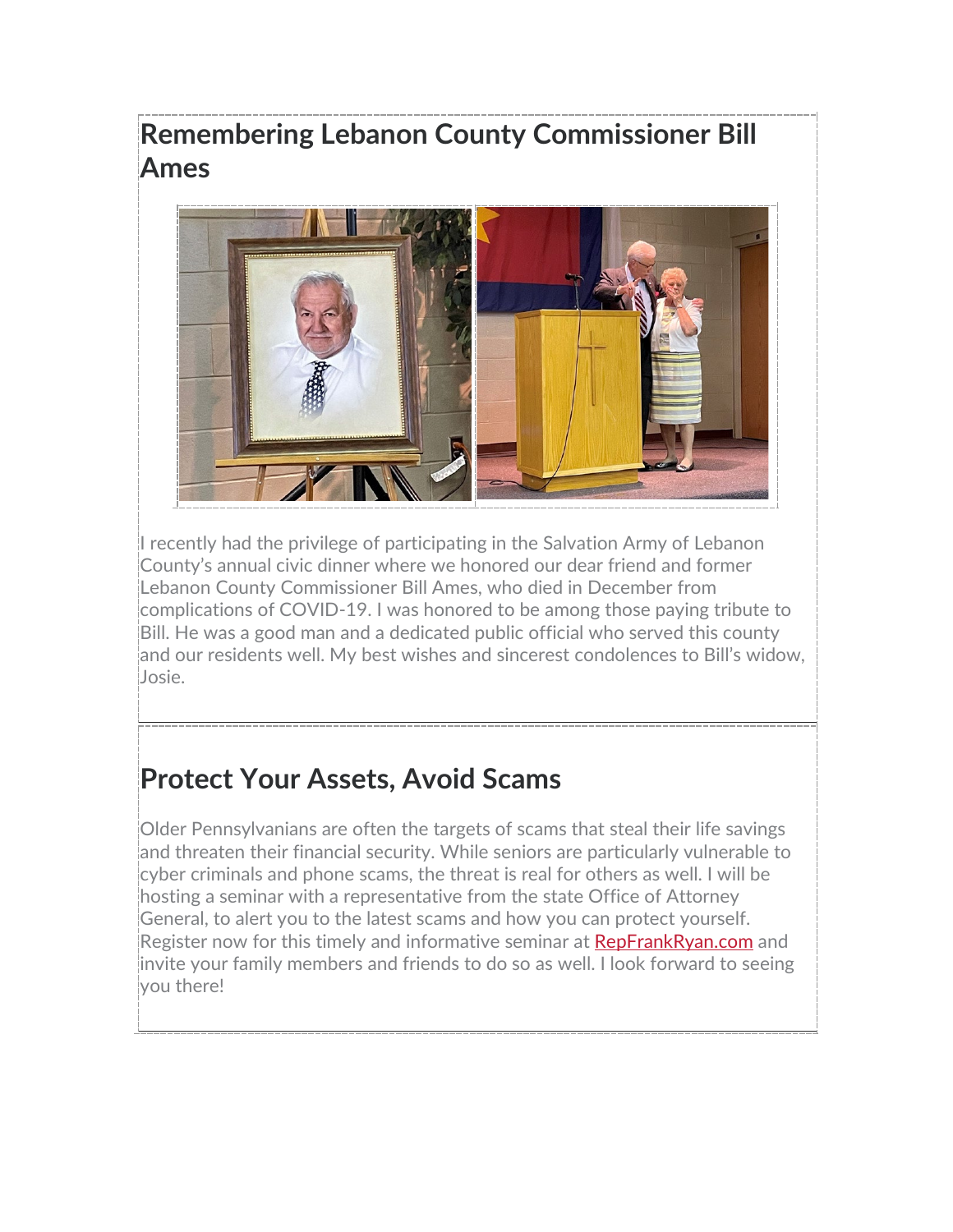

#### **House Advances Bipartisan Bill to Keep Voter Rolls Updated**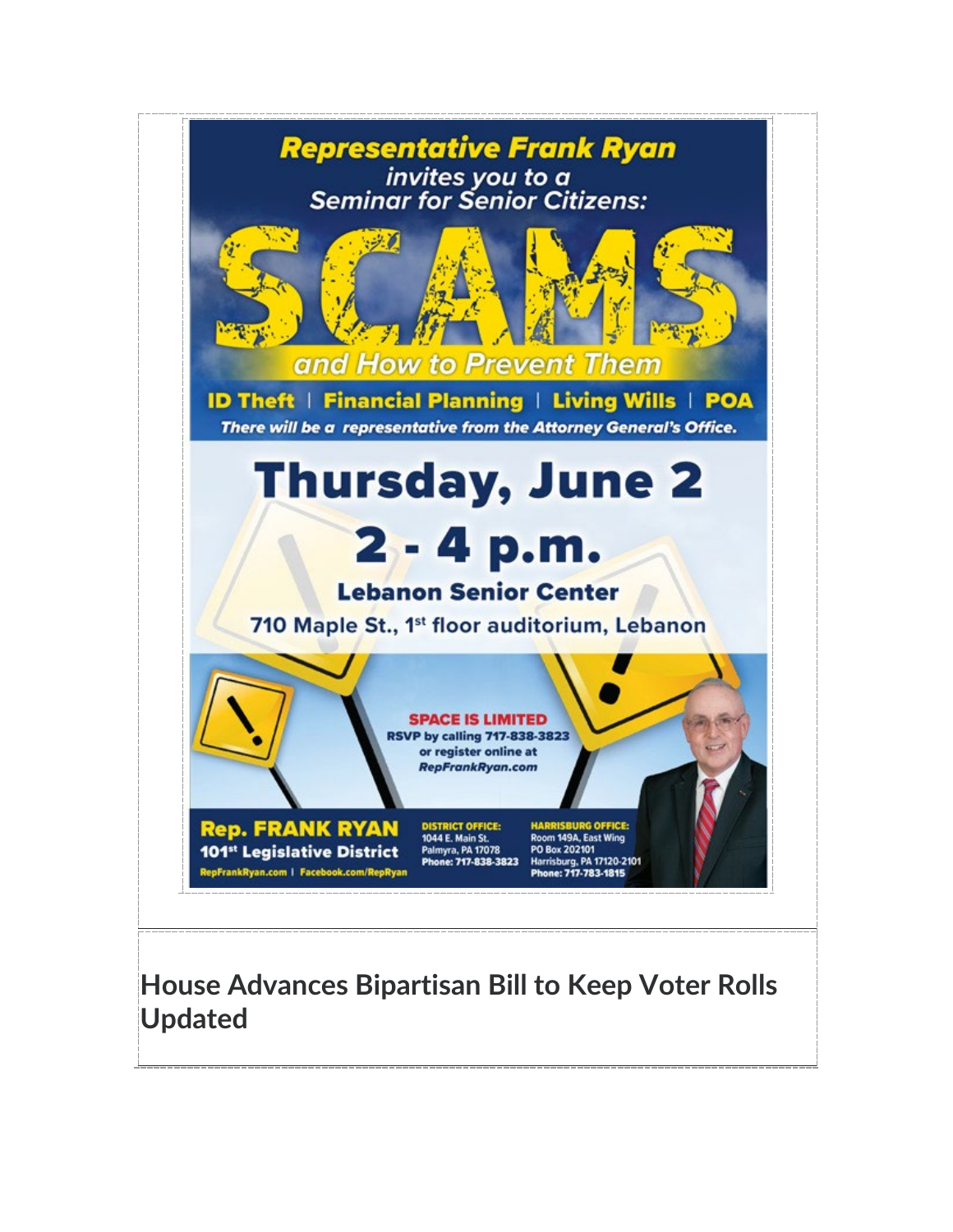To help ensure the accuracy of the state's voter rolls, the House recently gave unanimous approval to a bill that would require information from the Election Registration Information Center (ERIC) to be used to purge deceased voters from the rolls. The bill was introduced after discussions about election reform and improved maintenance of voter registration records revealed current law does not allow for the full use of information provided by the ERIC system. ERIC is a nonprofit organization with the mission of assisting states to improve the accuracy of America's voter rolls and increase



access to voter registration for all eligible citizens. It is governed and managed by states that choose to join and was formed in 2012 with assistance from The Pew Charitable Trusts. As of last fall, 31 states and the District of Columbia are members of ERIC. [House Bill 2507](https://www.legis.state.pa.us/cfdocs/billInfo/billInfo.cfm?sYear=2021&sInd=0&body=H&type=B&bn=2507) now goes to the Senate for consideration.

### **Syner Road Bridge Replacement Set to Begin Next Week**

The Pennsylvania Department of Transportation (PennDOT) has announced that a \$1.4 million bridge replacement project is set to begin Tuesday, May 24, on Syner Road (Route 4010) in Lebanon County. The bridge spans Quittapahilla Creek between Old Forge Road in North Londonderry Township and Laurel Grove Road in North Annville Township. This project consists of the replacement of an existing three-span stone masonry arch bridge with a two-span precast concrete arch bridge. The bridge will be closed and a detours will be in place using Gravel Hill Road (Route 4011),



Ridge Avenue/Ridge Road, Old Forge Road, and Palmyra Bellegrove Road (all of which are designated Route 4008), Steelstown Road, Bates Drive and Syner Road (all of which are designated Route 4010). Work is weather permitting and is expected to be completed by early January.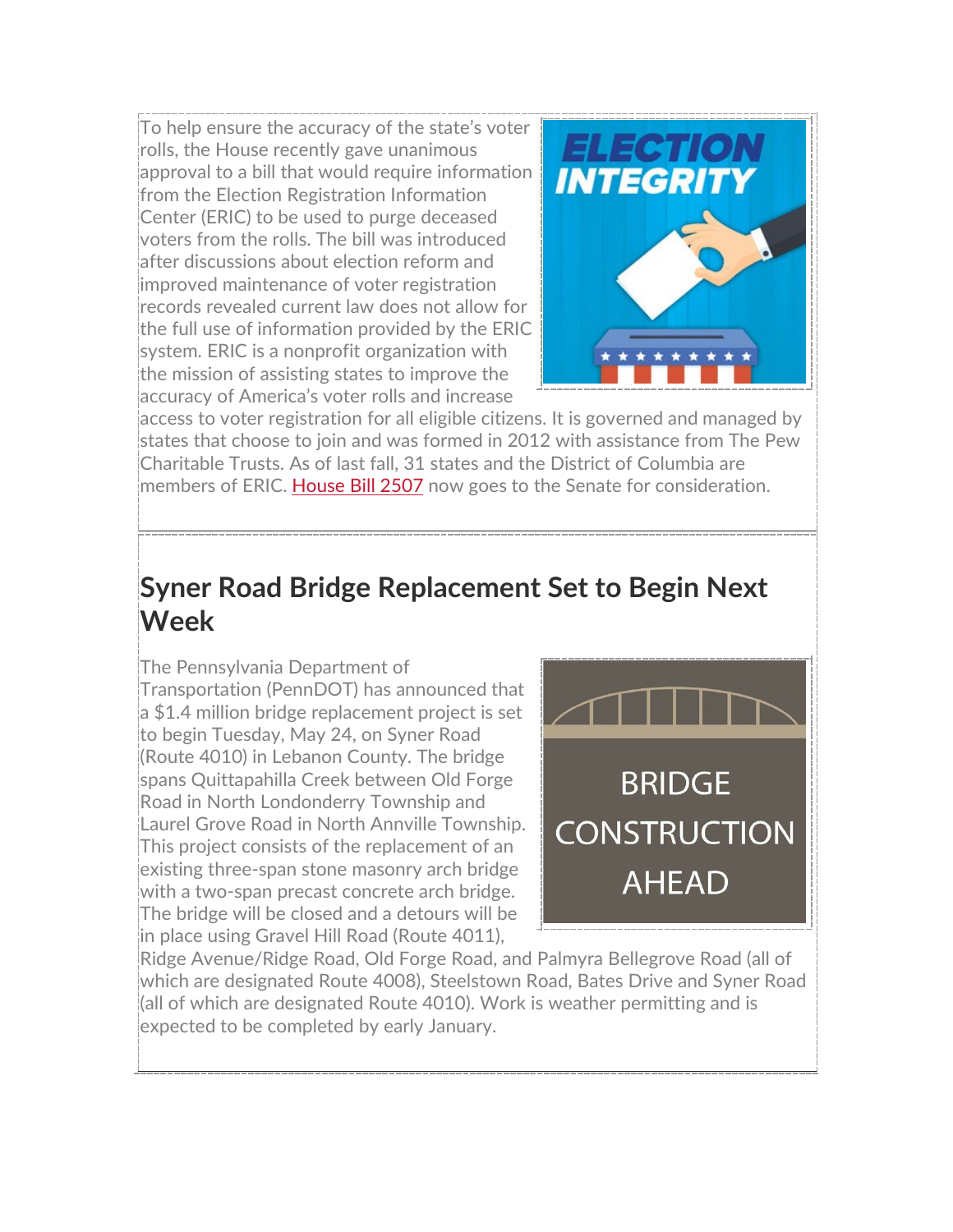## **Property Tax Elimination Update**

Last month, I asked the Pennsylvania Independent Fiscal Office (IFO) for information concerning my legislation to eliminate Pennsylvania property taxes. Specifically, I asked the IFO for updated estimates on the revenue [House Bill 13](https://www.legis.state.pa.us/cfdocs/billInfo/billInfo.cfm?sYear=2021&sInd=0&body=H&type=B&bn=0013) would generate to offset property tax elimination. I received a response this week from IFO director, Matt



Knittel, and was pleased with his findings. [See his response here.](https://www.repfrankryan.com/Display/SiteFiles/390/OtherDocuments/2022/IFO_Response_Letter_May_16_2022.pdf)

#### **Lindsey's Law to Protect Against 'Sextortion'**

The House recently approved legislation that I co-sponsored, which would enhance penalties against those who commit sexual extortion or "sextortion." Specifically, [House Bill 2271](https://www.legis.state.pa.us/cfdocs/billInfo/billInfo.cfm?sYear=2021&sInd=0&body=H&type=B&bn=2271) would increase penalties against convicted predators whose abuse leads to serious bodily harm or death. Titled "Lindsey's Law," the bill is named after Lindsey Piccone, a Bucks County woman who was pursued via social media by a predator seeking nude photos of her. She ultimately took her own life. Sextortion occurs when an individual demands sexually explicit photos or videos of an individual and threatens violence



or to expose the victim on social media or elsewhere if the perpetrator doesn't get what they want. This bill, which is part of the House "Smart Justice" package of bills, now moves to the Senate.

#### **Law Aims to Attract More Doctors to PA**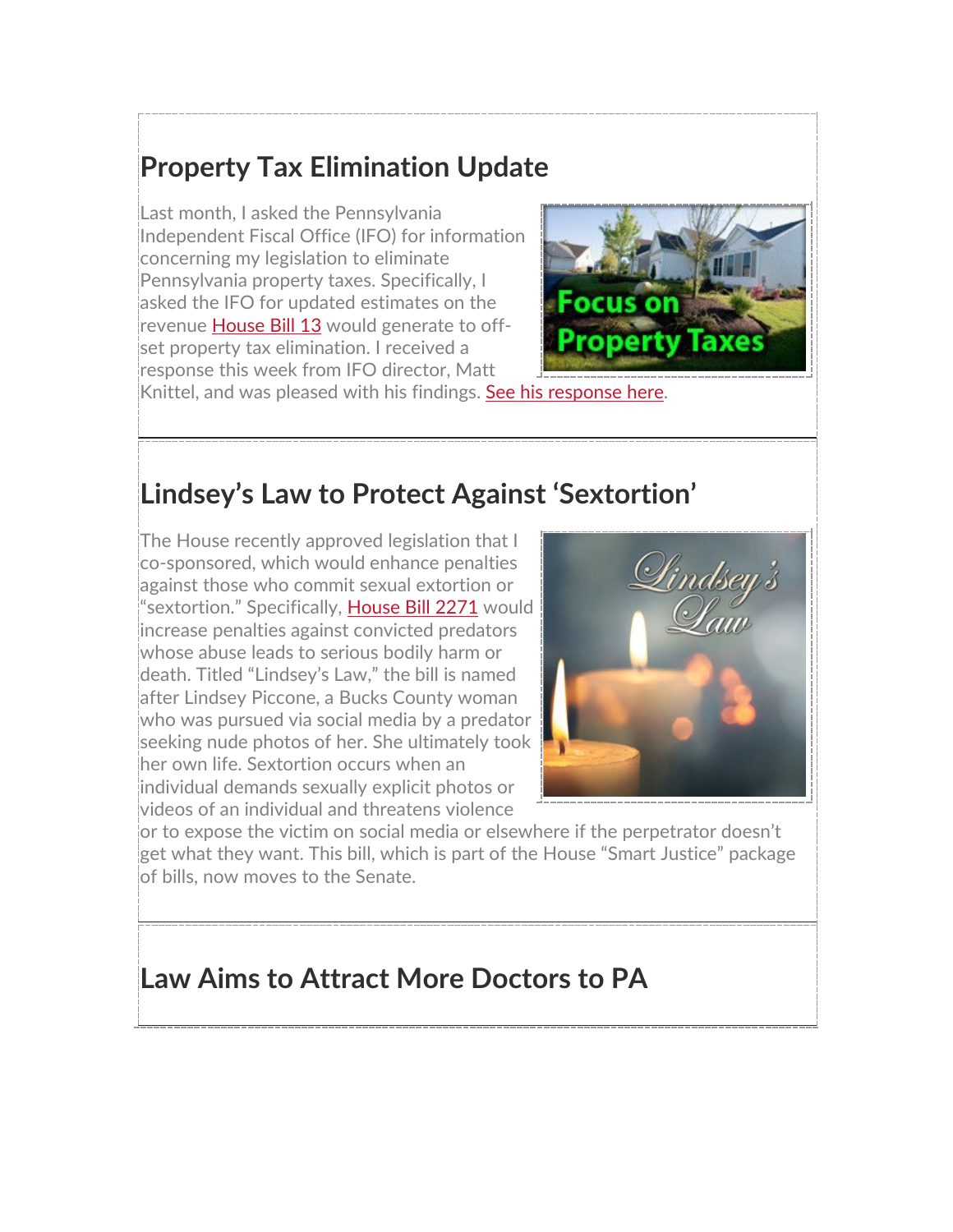At a time when parts of Pennsylvania are suffering doctor shortages and patients are struggling to acquire treatment, a new state law aims to help attract more doctors to the Commonwealth. Graduates of U.S. and Canadian medical schools currently must complete two years of training through an approved residency program to apply for a medical license. However, international medical graduates are required to complete an extra year of training before they become eligible to apply for the same medical license. Act 16 of [2022](https://www.legis.state.pa.us/cfdocs/billinfo/billinfo.cfm?syear=2021&sind=0&body=H&type=B&bn=0245) will level the playing field so international



medical students can apply for their medical license after two years of training. This will remove an unnecessary burden that is limiting the number of medical professionals who can practice in Pennsylvania. The law took effect when it was signed by the governor in late April.

### **Have You Checked Out Your Local Farmers Market?**

Thousands of farms across Pennsylvania market and sell their products directly to consumers. According to the latest data from U.S. Department of Agriculture, the Commonwealth ranks second in the nation in direct-toconsumer sales. The data revealed 6,200 farms are selling food locally through direct marketing. In 2020, those sales generated \$600 million in revenue. Many on-farm markets and farmers market vendors are members of the PA Preferred® program or carry PA Preferred products. PA Preferred is the state branding program for agricultural products grown,



produced and processed in Pennsylvania. When purchasing items with the PA Preferred checkmark, consumers are supporting locally grown and processed Pennsylvania agricultural products and directly supporting Pennsylvania farmers. According to the state Department of Agriculture, there are 745 PA Preferred members across the Commonwealth. To find an on-farm market or farmers market near you, visit [Penn State Extension's Farmers Market Finder.](https://extension.psu.edu/farm-market-finder) For more information about PA Preferred, including how to become a member,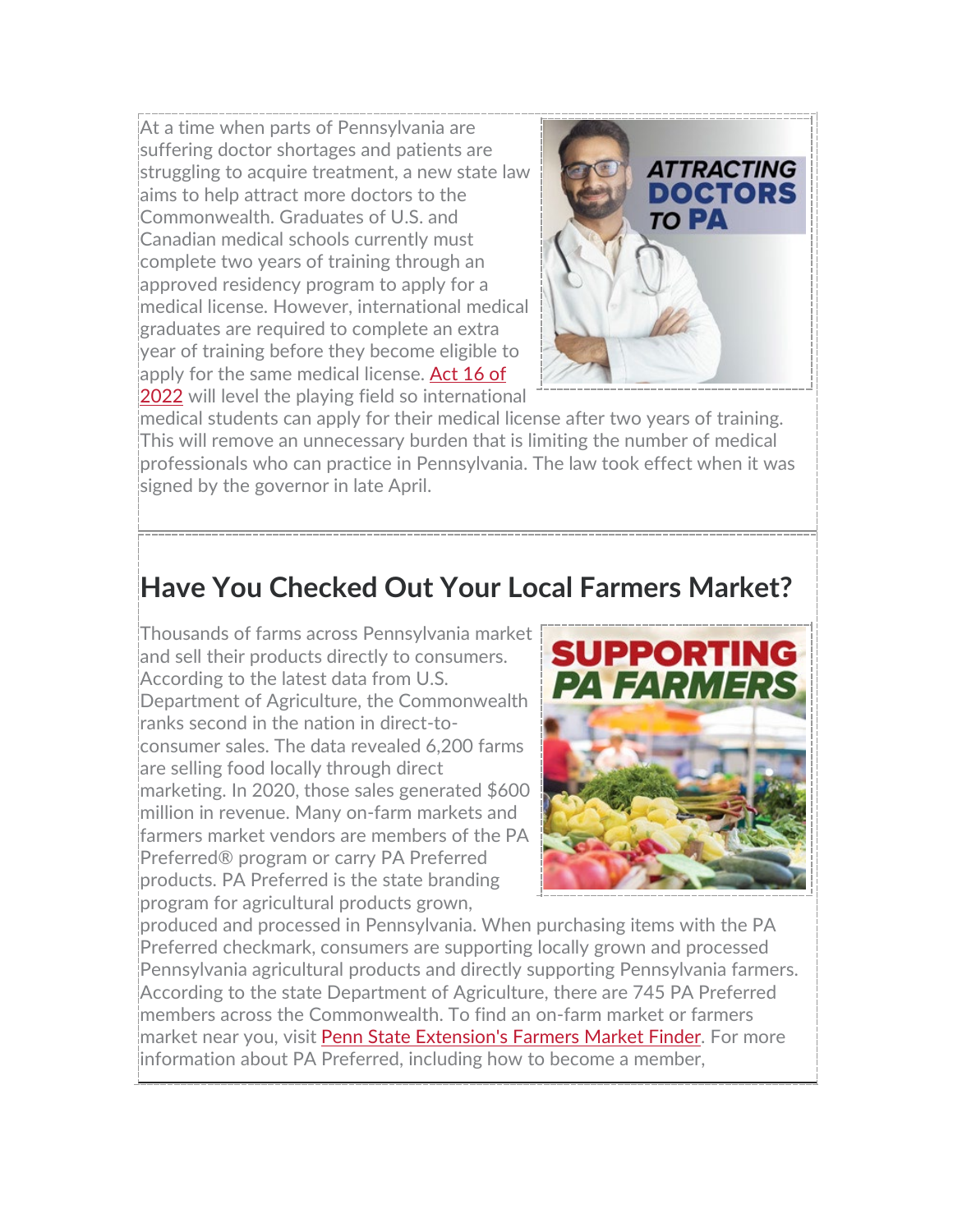visit [agriculture.pa.gov.](https://www.agriculture.pa.gov/Pages/default.aspx)

# **Armed Forces Day Saturday**

This Saturday, May 21, is Armed Forces Day, a day set aside to recognize and honor the men and women who are currently serving in a branch of our nation's armed forces. The day was first celebrated in 1950, soon after the branches of the military were united under the leadership of the U.S. Department of Defense. In his proclamation marking the day, President Harry S. Truman called on fellow citizens to "display the flag of the United States at their homes on Armed Forces Day and to participate in exercises expressive of our recognition of the skill, gallantry, and uncompromising devotion to



duty characteristic of the armed forces in the carrying out of their missions."

#### **Mental Health Awareness Month**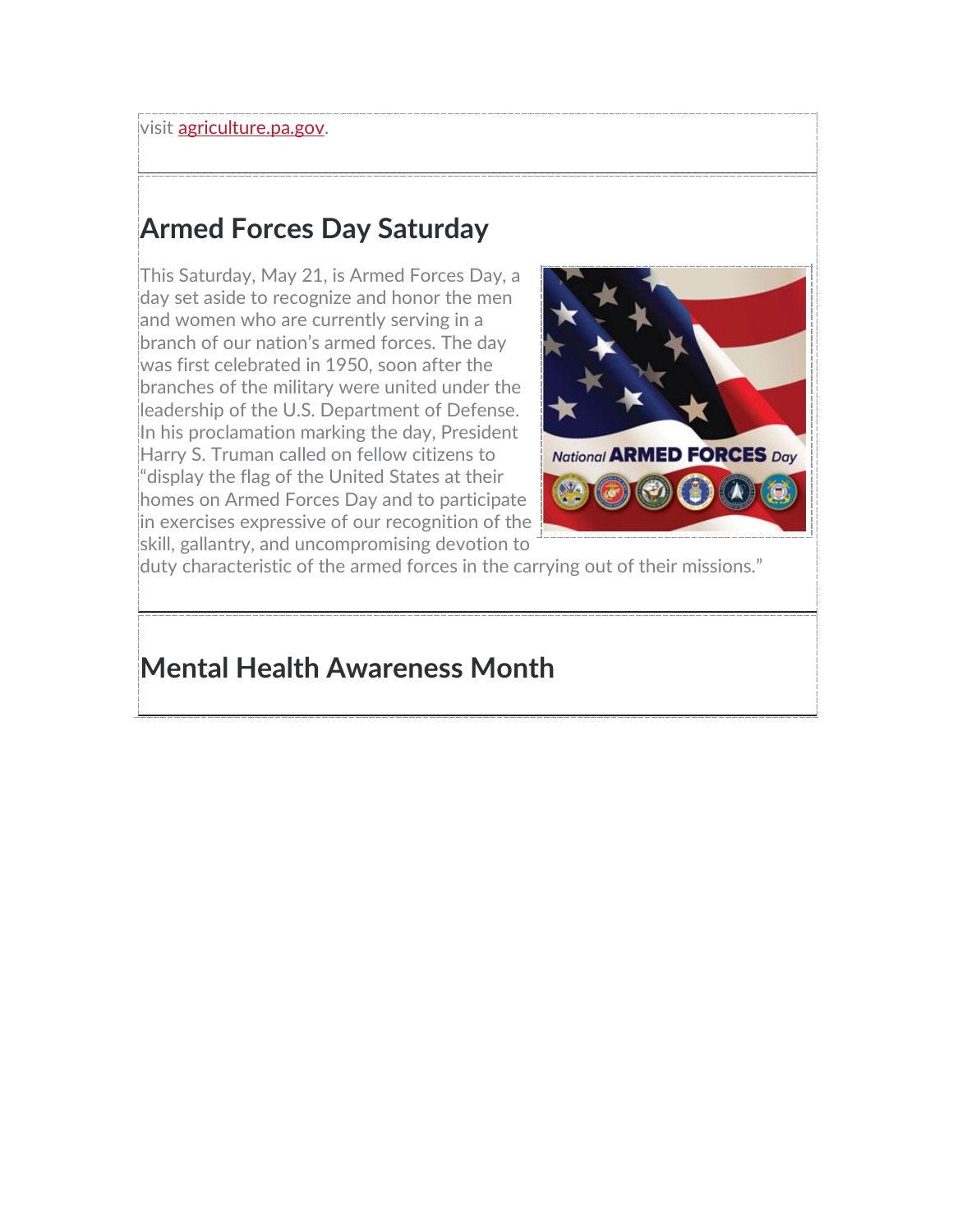

May is Mental Health Awareness Month, a time dedicated to raising awareness about mental health and continuing the fight against the stigma people face when seeking help. In Pennsylvania, mental health services are administered through county Mental Health and Developmental Services programs. To learn more about mental health care in Pennsylvania, [click here.](https://www.dhs.pa.gov/Services/Mental-Health-In-PA/Pages/OMHSAS-Information.aspx) If you or someone you know is contemplating suicide, contact the National Suicide Prevention Lifeline at **1- 800-273-8255**.

# **Fish for Free Coming Up Next Weekend!**